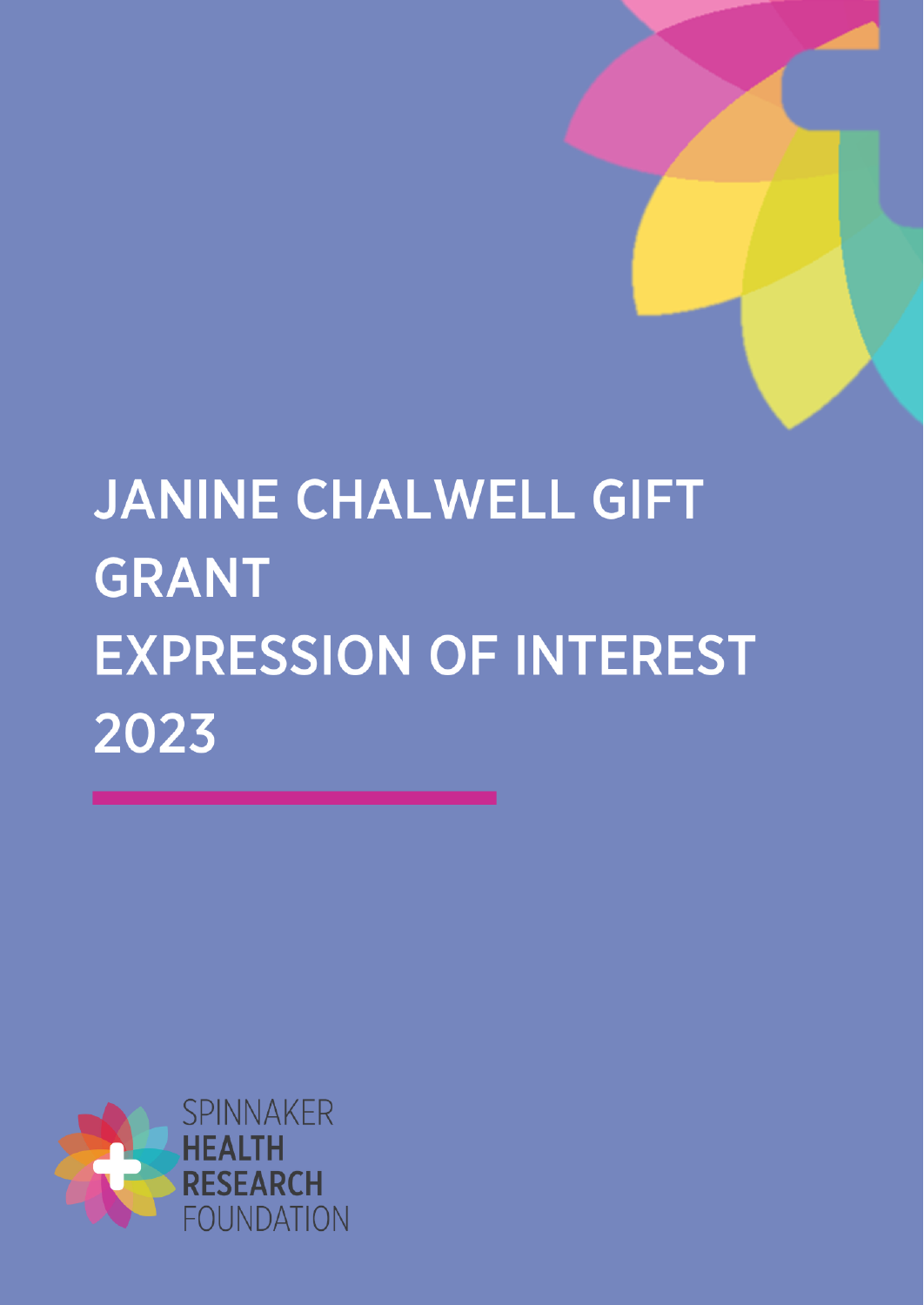

# **JANINE CHALWELL GRANT CONDITIONS AND GUIDELINES**

#### **THE JANINE CHALWELL GIFT - \$50,000**

#### **Background**

The Janine Chalwell Gift was established as a memorial grant, honouring Janine Rose Chalwell (24 July 1958-20 September 2020) who fought a courageous battle with melanoma. The Chalwell family have resolved that this fight will not be in vain and established the Janine Chalwell Grant alongside Spinnaker Health Research Foundation to make sure that there are better outcomes for patients fighting melanoma in Western Australia and beyond.

The grant is for a maximum of \$50,000 and can either be for the sum total of a project or be a percentage contribution to a larger project where the additional funds required are confirmed or will be confirmed within the application period.

This grant will support cutting edge research that has the potential to rapidly evolve clinical knowledge, translate to improvements in diagnosis and treatment and above all else, lead to a better outcome for patients with melanoma skin cancer.

## **General Project Eligibility and Guidelines**

- Projects must be related to research in the area of melanoma skin cancer
- Projects must be able to demonstrate a community benefit, and translate to patient impact.
- The research team must have an appointment at, or a formal collaboration with South Metropolitan Health Service.
- The research project should be completed within 24 months of confirmation of Ethics and Governance Approval, which must be submitted to the Foundation by the dates specified in the Reporting and Approvals Guidelines (below). Exemptions and extensions are by formal application only and will be determined by the CEO of Spinnaker Health Research Foundation and the Chair of the Scientific Advisory Committee.
- The Chief Investigator (at minimum) must demonstrate completion of Good Clinical Practice training, or can sufficiently demonstrate why the training is not relevant to their project.
- All members of the Research Team involved in the project must be listed and the application signed by the Chief Investigator and all nominated co-investigators.
- If you have an ongoing project, or had previous funding from Spinnaker Health Research Foundation and have not yet submitted a final report and budget acquittal for a project that has concluded, you will not be eligible for funding in the current cycle.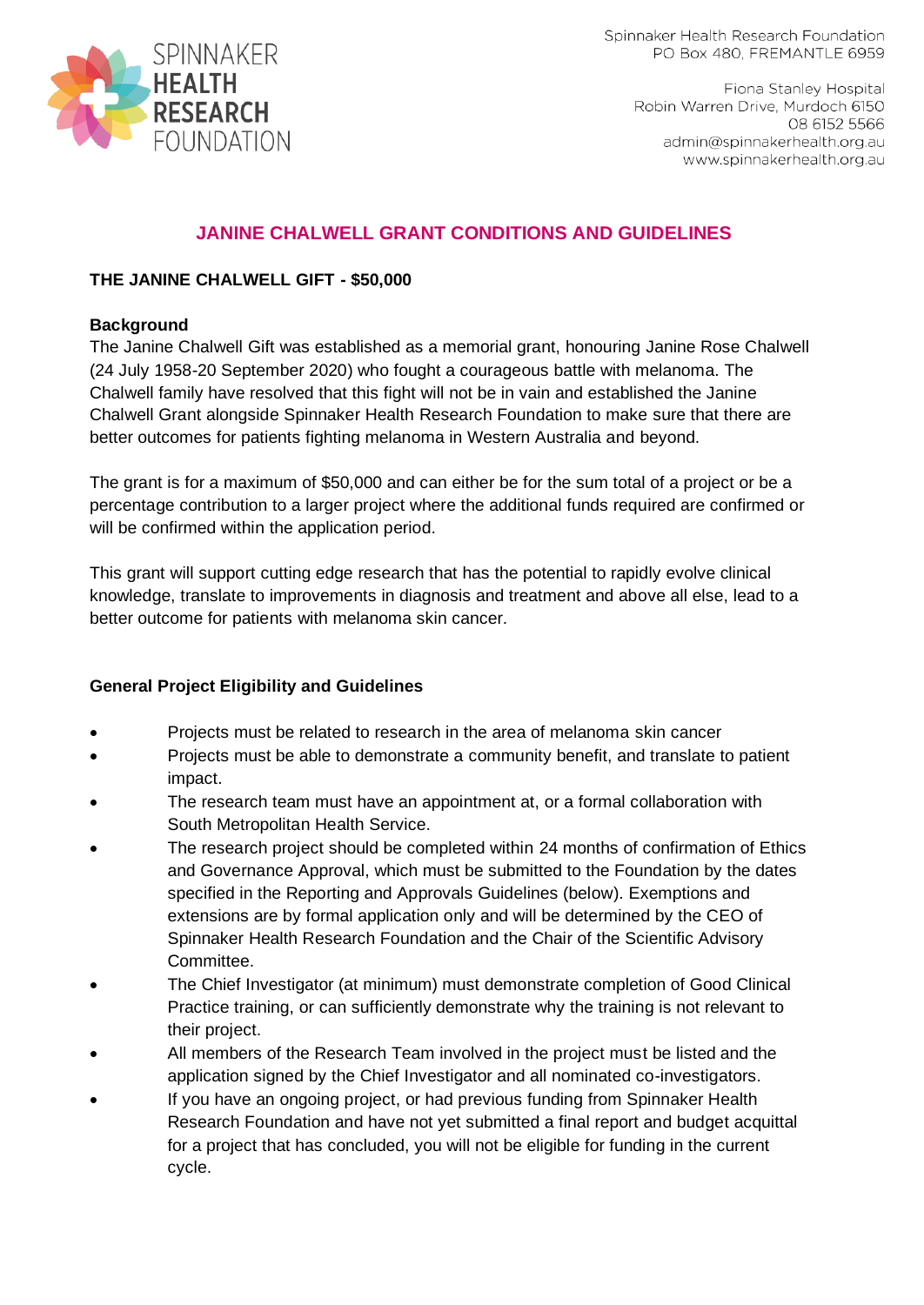

Fiona Stanley Hospital Robin Warren Drive, Murdoch 6150 08 6152 5566 admin@spinnakerhealth.org.au www.spinnakerhealth.org.au

- All grants must be formally acquitted at the conclusion of the project and any unused funds are to be returned to Spinnaker upon completion of the project.
- EOI's and Applications that do not apply lay language will not be considered. Please assess your application carefully for readability by both the Scientific Advisory Committee and the Board of Trustee Directors of the Foundation.

# **Specific Eligibility**

- All members of the Research Team may appear in only one application in any funding round.
- Projects must demonstrate the inclusion of consumer and community involvement or sufficiently demonstrate why the involvement of consumers and the community is not relevant to their project.
- Projects must demonstrate how their research is demonstrative of a new and untested idea or approach and how it will translate to better outcomes for people with melanoma in Western Australia.

# **Assessment Criteria**

Scoring will be performed by the Scientific Advisory Committee panel using the criteria below:

| <b>Item</b>                                                                                                                                                                                   |      |  |
|-----------------------------------------------------------------------------------------------------------------------------------------------------------------------------------------------|------|--|
| Scientific merit, innovation and impact including soundness of project design<br>(including budget)                                                                                           | 55%  |  |
| Value and significance to clinical application/ translation into practice including<br>demonstration of leadership in information sharing with colleagues for the<br>improvement of knowledge | 25%  |  |
| Significance and relevance to SMHS and responsiveness to the needs of the<br>Perth south metropolitan community                                                                               | 20%  |  |
| Total                                                                                                                                                                                         | 100% |  |

## **Other Criteria**

- The team membership represents employees of SMHS
- Projects need to include consumer and community involvement (unless exempt)

## **Budget Information**

Applicants are asked to calculate budgets accurately. Salaries, if requested, are to be reviewed and verified by the relevant officer or unit manager. All budget items are required to be justified and the Foundation may seek additional information or clarification.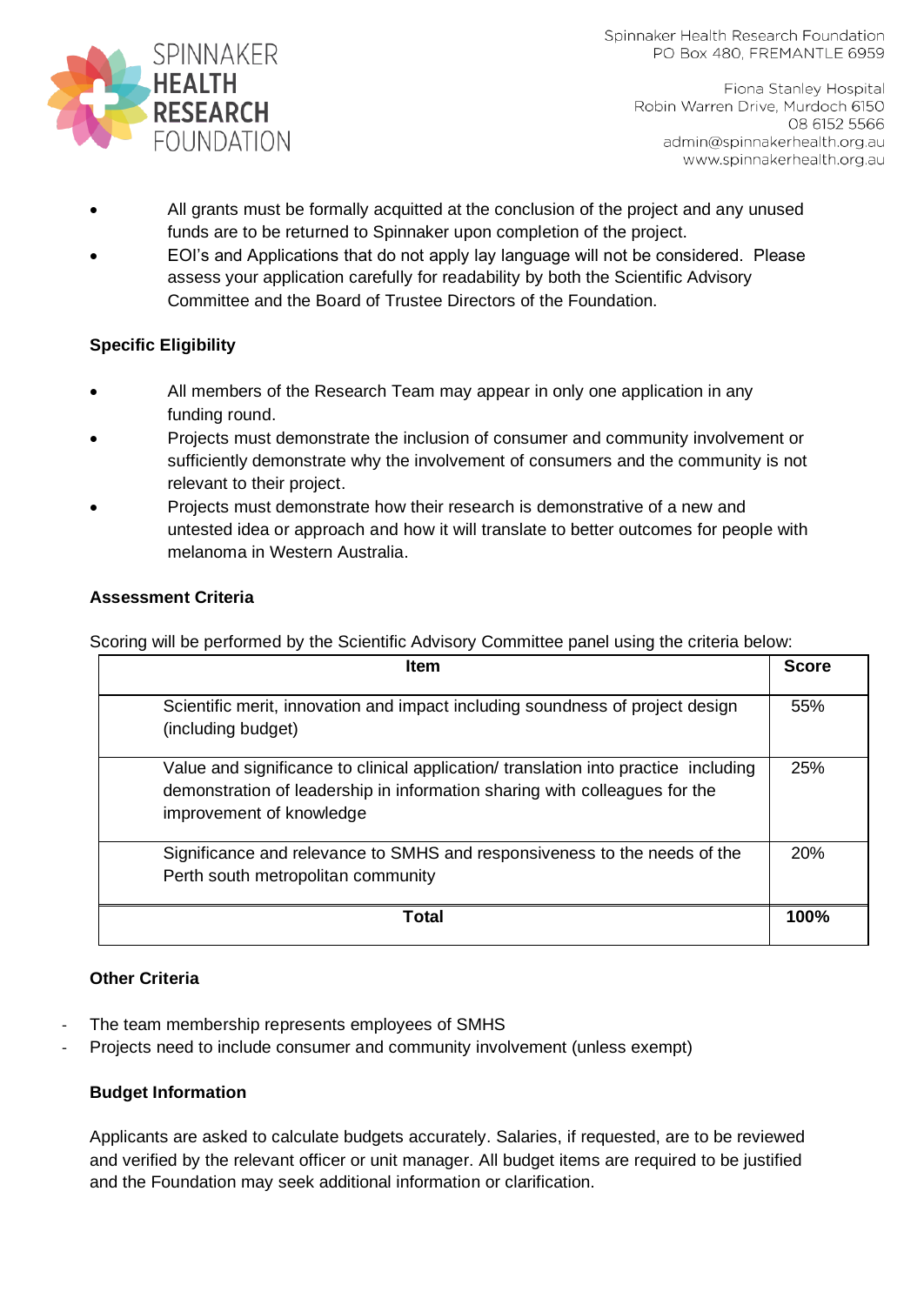

The grant is for a maximum of \$50,000 and may be applied to the total cost of the project or meet a percentage of the costs of a larger project. If the amount applied for is a component of the project the application must be able to demonstrate that the other funds required have been secured or will be confirmed within the period of the application process.

Consumer and community participants can be included in your budget at a maximum of \$35 per session (per participant). Please note in your budget how many sessions you anticipate.

All grant monies will be paid on a split schedule as below;

| <b>Milestone</b>                               | Percentage of Grant awarded |
|------------------------------------------------|-----------------------------|
| Confirmation of Ethics and Governance Approval | 40%                         |
| Interim Report Received                        | 40%                         |
| Final Report and Budget Acquittal Received     | 20%                         |

If you have clear and concise reasoning for why the budget must be paid in full to facilitate the completion of the project, please explain in the space provided within your grant application. The request for an early payment of the final instalment will be considered at the time of application.

## **Application Procedure**

Submission of an Expression of Interest pro forma (EOI) is required for the Spinnaker Health Research Foundation Grants and must be lodged via email by **28th June 2022** to **[claire.dobbs](mailto:claire.dobbs-evans@health.wa.gov.au)[evans@health.wa.gov.au:](mailto:claire.dobbs-evans@health.wa.gov.au)**

## **Please save your application as a PDF using the following convention:**

# Surname\_Firstname\_JCG GIFT 2023 *(Applications received that are not in this format will not be eligible)*

Following consideration by the Scientific Advisory Committee, qualifying applicants will be shortlisted and invited to submit a full application. Shortlisted applicants will be required to submit their full application by close of business on **Tuesday 6th September 2022.**

All investigators must sign the application; electronic signatures are accepted.

The Scientific Advisory Committee advises the Board on the merits of the recommended full application for award. The Board of Trustee Directors of Spinnaker Health Research Foundation makes the final decision on the award grants in its absolute discretion.

All investigators must sign the application; electronic signatures are accepted.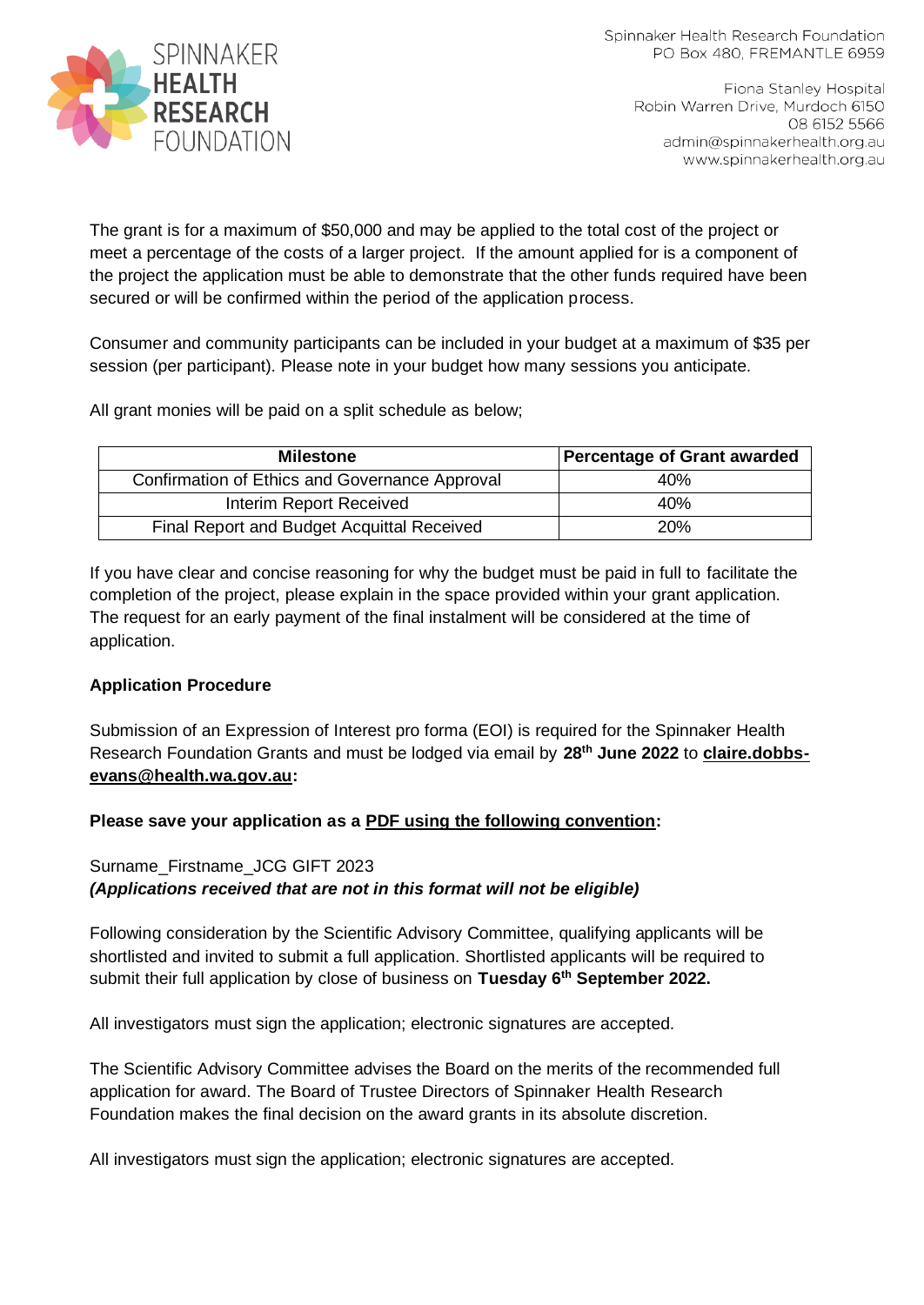

Fiona Stanley Hospital Robin Warren Drive, Murdoch 6150 08 6152 5566 admin@spinnakerhealth.org.au www.spinnakerhealth.org.au

| <b>Key Dates</b> |                                                                                                           |
|------------------|-----------------------------------------------------------------------------------------------------------|
| Date             | <b>Activity</b>                                                                                           |
| 31 May           | EOI Open                                                                                                  |
| 28 June          | EOI Close (COB)                                                                                           |
| 9 August         | Shortlisted applicants invited to submit full application                                                 |
| 6 September      | Full applications close                                                                                   |
| 18 October       | Successful applicants notified                                                                            |
| 22 November      | Successful applicants recognised at Annual Awards Ceremony                                                |
| January 2023     | First funding instalment arranged subject to fulfilment of required<br>Ethics and Governance applications |
| 28 Feb 2023      | Ethics application must be lodged (latest)                                                                |
| 30 June 2023     | Last possible date for confirmation of Ethics and Governance approval                                     |

## **Reporting & Approvals**

- Applicants do not need to have Human Ethics, Animal Ethics, Biosafety Committee or Governance approvals for their project before lodging an EOI or full application. However, approvals will need to be in place before any funds will be released and will need to meet the specified dates in grant milestones. Please consider these dates before submitting and ensure your project requirements and investigators will be in a position to meet them.
- Successful applicants will need to lodge their Ethics applications by **Last Day Feb 2023** latest to remain eligible for funding.
- Successful applicants will need to complete their Governance Approval by **30 June 2023** for the project to be awarded the allocated funds.
- Investigators are expected to present the results of their research at a Spinnaker Health Research Foundation event for donors and supporters if invited.
- Funding is contingent on receipt of a satisfactory progress report at the midpoint of the project as determined by the project timeline and final distribution of funds will be subject to final report and budget acquittal. (unless formal amendment to this milestone is agreed as per the application)
- Investigators must acknowledge the Spinnaker Health Research Foundation in all presentations and publications of their research, including news and media articles about the research or further award of project funding.
- The final lay and scientific reports and financial acquittals are to be submitted to the Foundation at the conclusion of the project period. The lay report, with photographs or videos where available, may be used by Spinnaker for its fundraising and communication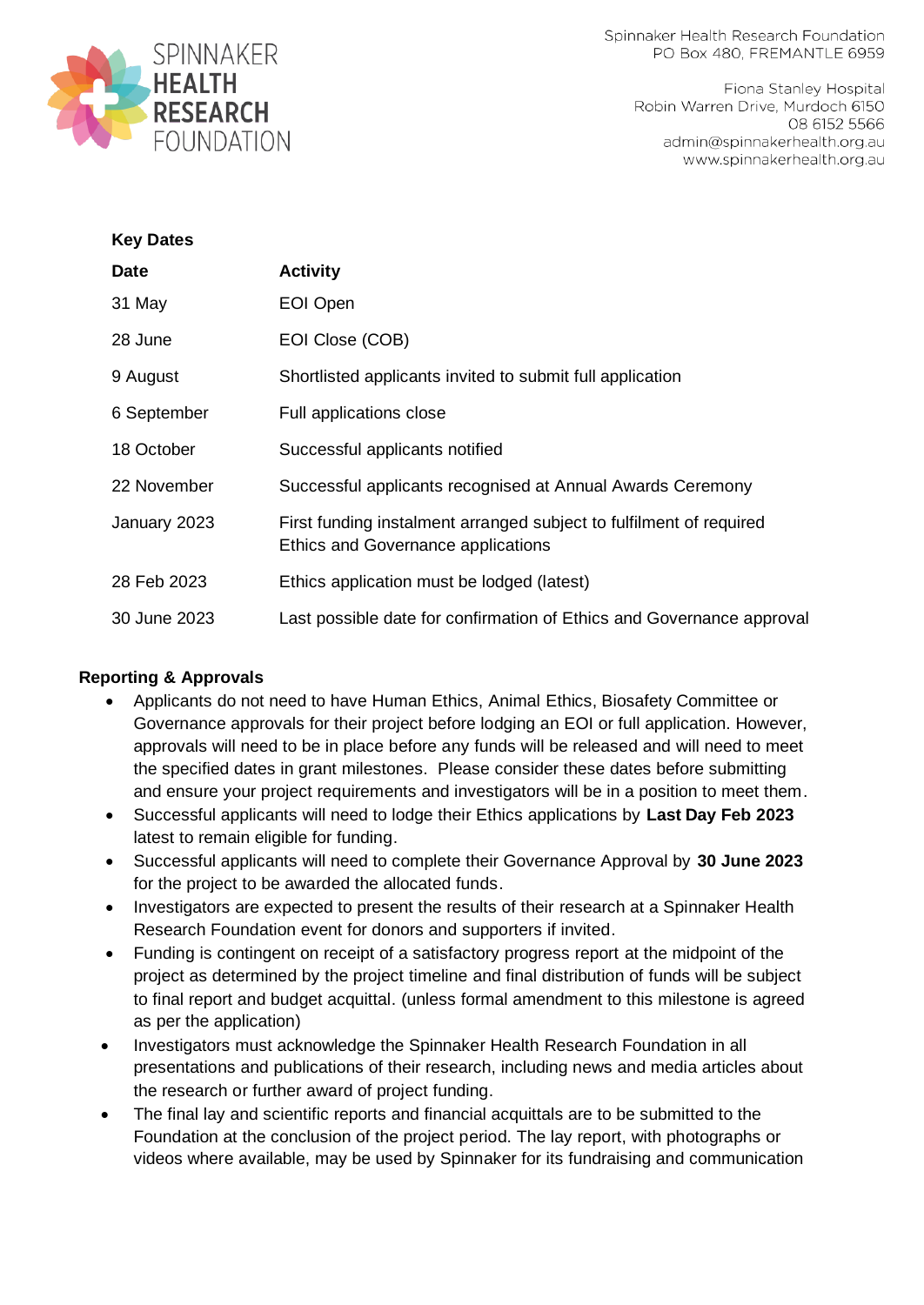

Fiona Stanley Hospital Robin Warren Drive, Murdoch 6150 08 6152 5566 admin@spinnakerhealth.org.au www.spinnakerhealth.org.au

purposes. Details are to be mutually agreed between the Foundation and the grant recipient.

# **Appeals & Extensions**

- Requests for extensions must be submitted prior to the specified milestone dates or the grant will be suspended, subject to appeal. This includes lodgement of approvals, submission of milestone reports, budget acquittal and the raising of scheduled invoices.
- All requests for extension are subject to completion of the corresponding form available on request from the Foundation and submitted by the Chief Investigator or the delegated authority for the grant.
- Extensions are granted by the Spinnaker Chief Executive Officer (CEO) and subject to advice from the Chair of the Scientific Advisory Committee (SAC) where deemed necessary by the CEO.
- Appeals are to be submitted in writing within 2 weeks of notification of a suspended grant and will be considered by the Spinnaker CEO and Chair SAC. The CEO and Chair of the SAC may also choose to refer any extensions or appeals to the Trustee Directors of the Foundation in circumstances when an appeal has been received following significant breaches of the grant agreement or where a project is significantly delayed.
- All appeal and extension outcomes are considered final.

## **Contact details**

Applications must be submitted by **email** by the due date to

[claire.dobbs-evans@health.wa.gov.au](mailto:claire.dobbs-evans@health.wa.gov.au)

Direct enquiries to Claire Dobbs-Evans, Business Support Officer on 6152 6278 or

[claire.dobbs-evans@health.wa.gov.au](mailto:claire.dobbs-evans@health.wa.gov.au)

**Postal address** Spinnaker Health Research Foundation PO Box 480 Fremantle WA 6959

**Office Locations** Fiona Stanley Hospital (Tuesday to Thursday) Outpatients Clinic, Room ID: BGL1157

Fremantle Hospital (Monday and Friday) Alma Street, Room 27B, G Block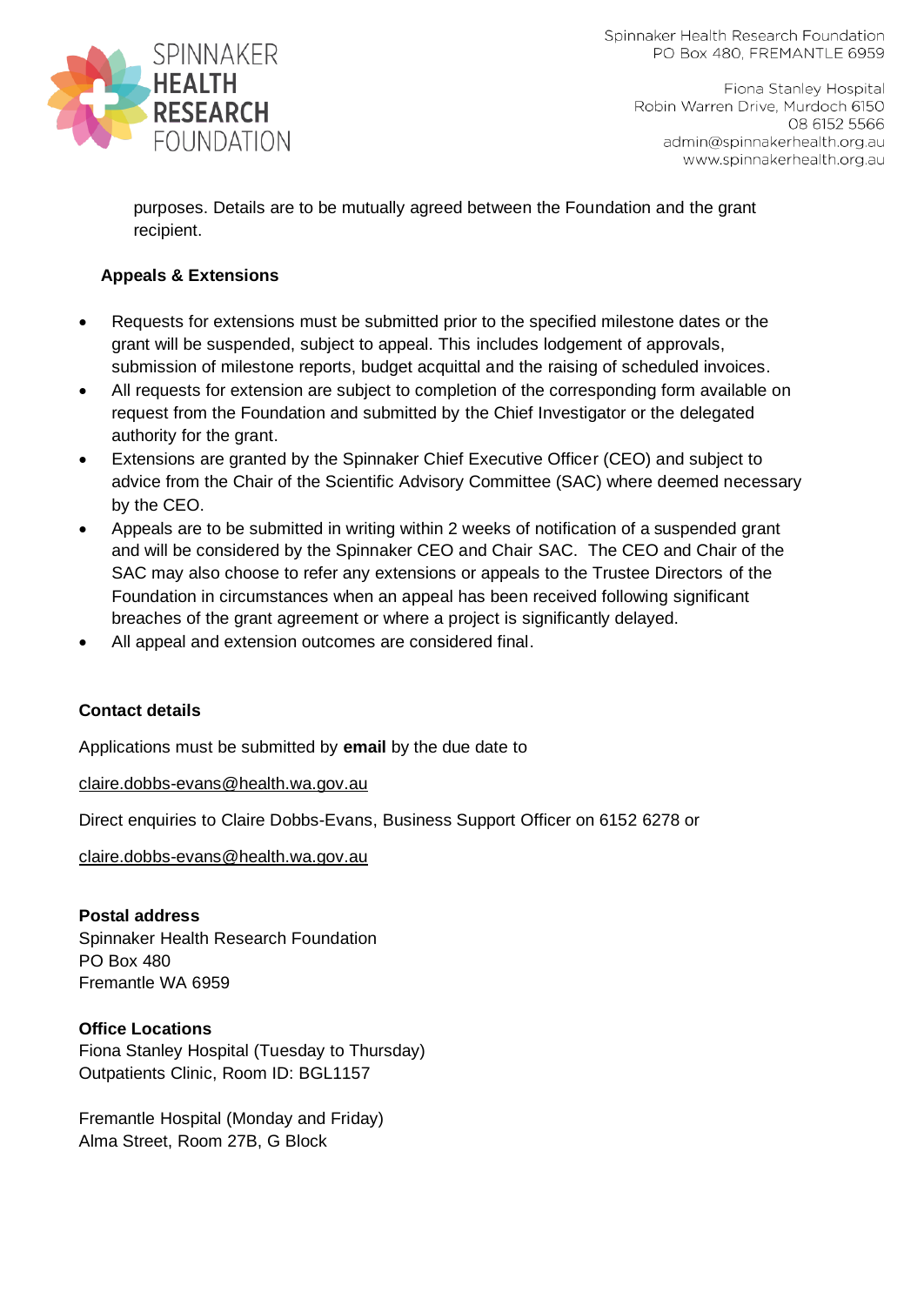

> Fiona Stanley Hospital Robin Warren Drive, Murdoch 6150 08 6152 5566 admin@spinnakerhealth.org.au www.spinnakerhealth.org.au

#### **APPLICATION - THE JANINE CHALWELL GIFT**

# **Please only submit this part of the application and not the terms and conditions or front cover above by close of business on Sunday 28 June**

#### **Late applications will not be accepted**

*Prior to completing this EOI please refer to the grant conditions provided with this document.* 

#### **1 Chief Investigator:**

Are you applying as a new early career researcher? □ Yes □ No

Please justify your eligibility as an Early Career Researcher (as defined by the grant conditions)

**Applying for:** ☐ **The Janine Chalwell Gift 2023**

| <b>Project Title</b> |  |  |
|----------------------|--|--|
| <b>Lay Version</b>   |  |  |

| <b>Project Title</b> |  |
|----------------------|--|
| <b>Scientific</b>    |  |
| <b>Version</b>       |  |

#### **Chief Investigator**

| <b>Title</b>                                      | <b>First</b><br>name | <b>Surname</b>                                 |  |
|---------------------------------------------------|----------------------|------------------------------------------------|--|
| University/Centre/<br><b>Institution/Hospital</b> |                      | % at each for<br>dual or multi<br>appointments |  |
| Email:                                            |                      | <b>Phone:</b>                                  |  |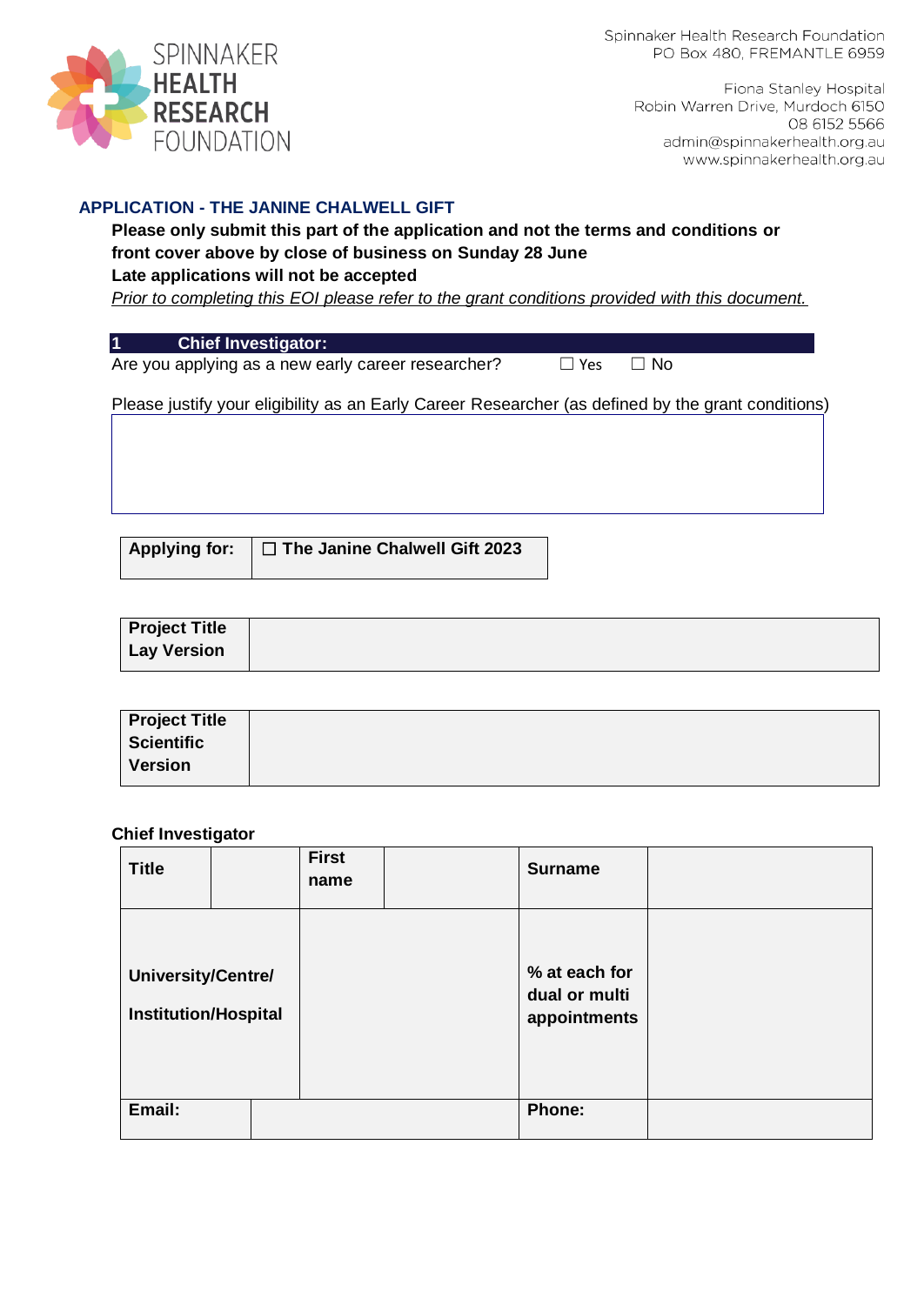

Fiona Stanley Hospital Robin Warren Drive, Murdoch 6150 08 6152 5566 admin@spinnakerhealth.org.au www.spinnakerhealth.org.au

## **Co-Investigators**

| CI#                        | Full Name (Title Given Name<br>Surname) | University/Centre/Institution/Hospital |
|----------------------------|-----------------------------------------|----------------------------------------|
| $\boldsymbol{\mathcal{P}}$ |                                         |                                        |
| 3                          |                                         |                                        |
| 4                          |                                         |                                        |
| 5                          |                                         |                                        |

| Site/s where research will be conducted | $\frac{0}{0}$ |
|-----------------------------------------|---------------|
|                                         |               |
|                                         |               |
|                                         |               |

**Research Summary / abstract** include background, aims/hypothesis, and methodological approach

(Up to 200 words) **(Scientific merit, innovation and impact)**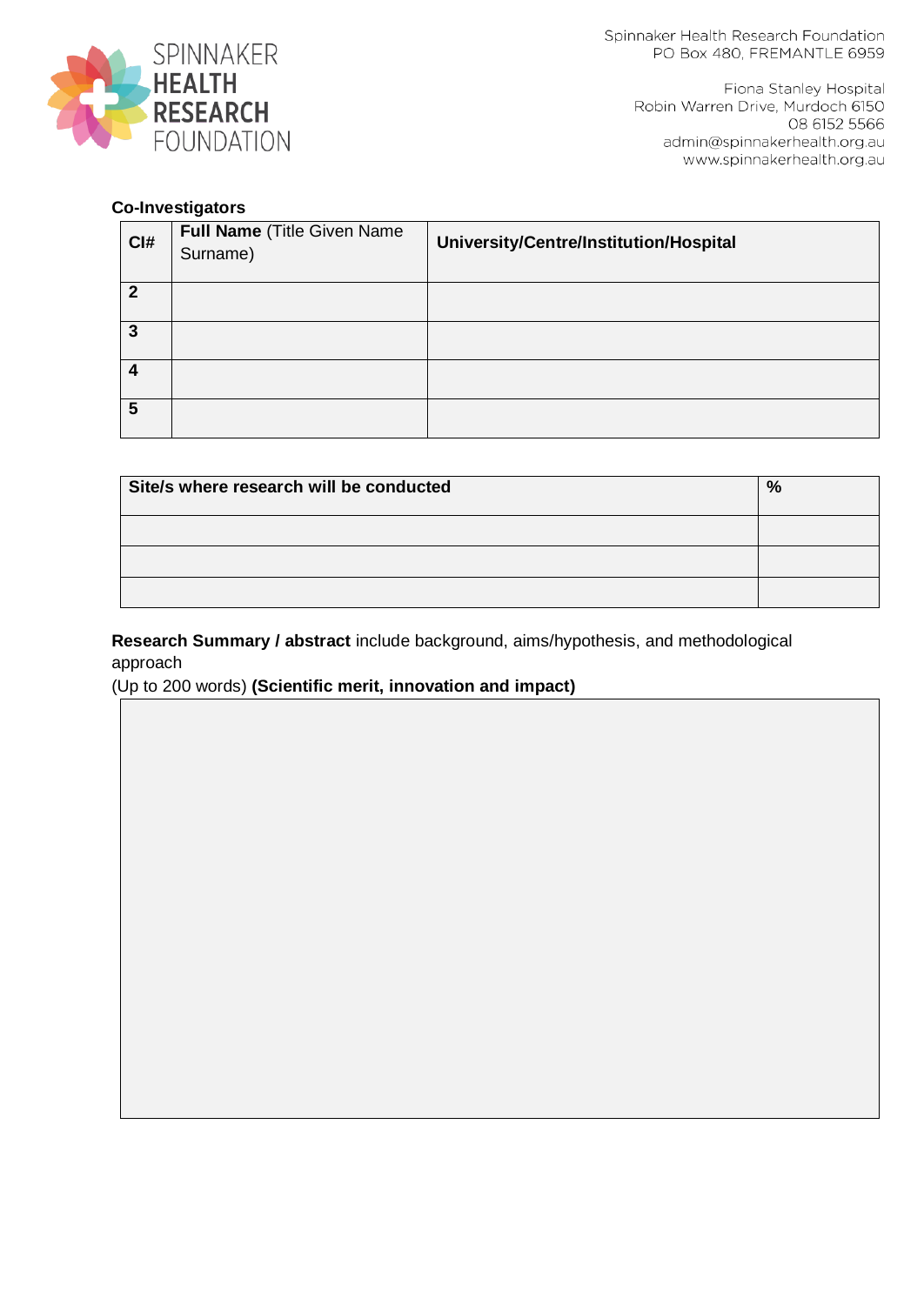

> Fiona Stanley Hospital Robin Warren Drive, Murdoch 6150 08 6152 5566 admin@spinnakerhealth.org.au www.spinnakerhealth.org.au

#### **Value and significance to clinical application / translation into practice** (no more than 100 words)

**Significance and relevance of research to SMHS** (no more than 100 words)

## **The majority of the research will be conducted at a campus of SMHS or affiliated entity in south metropolitan Perth**

☐ Yes ☐ No

#### **The team membership represents employees of SMHS**

☐ Yes ☐ No

**Consumer and community involvement** (no more than 100 words)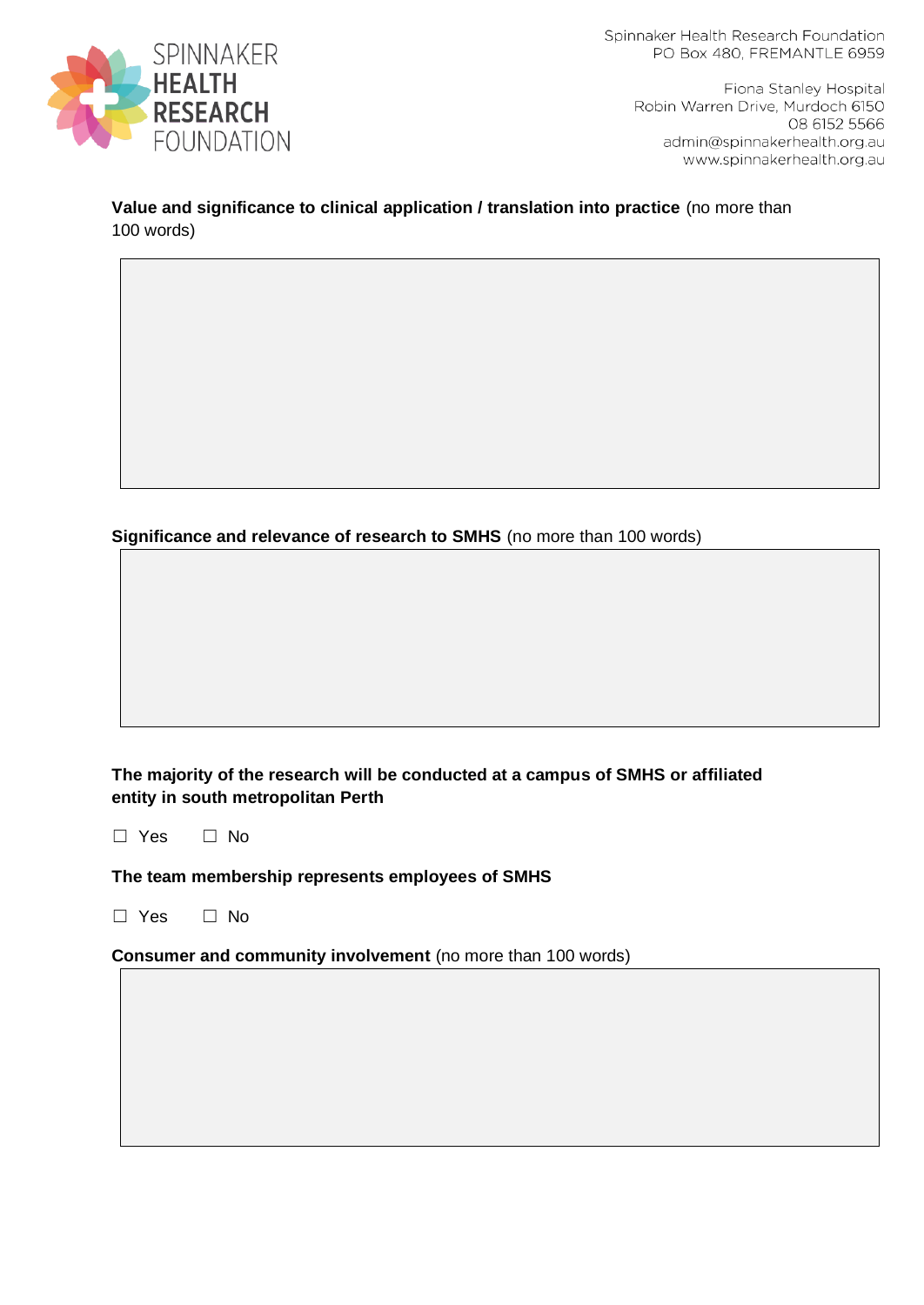

> Fiona Stanley Hospital Robin Warren Drive, Murdoch 6150 08 6152 5566 admin@spinnakerhealth.org.au www.spinnakerhealth.org.au

# **Budget including other sourced funding** (all amounts should be GST exclusive)

| Item and brief description                   | \$<br>\$ Amount<br>sought from<br>Spinnaker | \$<br>already<br>secured | <b>From</b><br>(details of<br>funding<br>partner) |
|----------------------------------------------|---------------------------------------------|--------------------------|---------------------------------------------------|
|                                              |                                             |                          |                                                   |
|                                              |                                             |                          |                                                   |
|                                              |                                             |                          |                                                   |
| Total funds requested from Spinnaker Health: | ፍ                                           |                          |                                                   |

**Total funds requested from Spinnaker Health: \$** 

**Timeframe:** 

## **Publication intentions:**

#### **Translation intentions:**